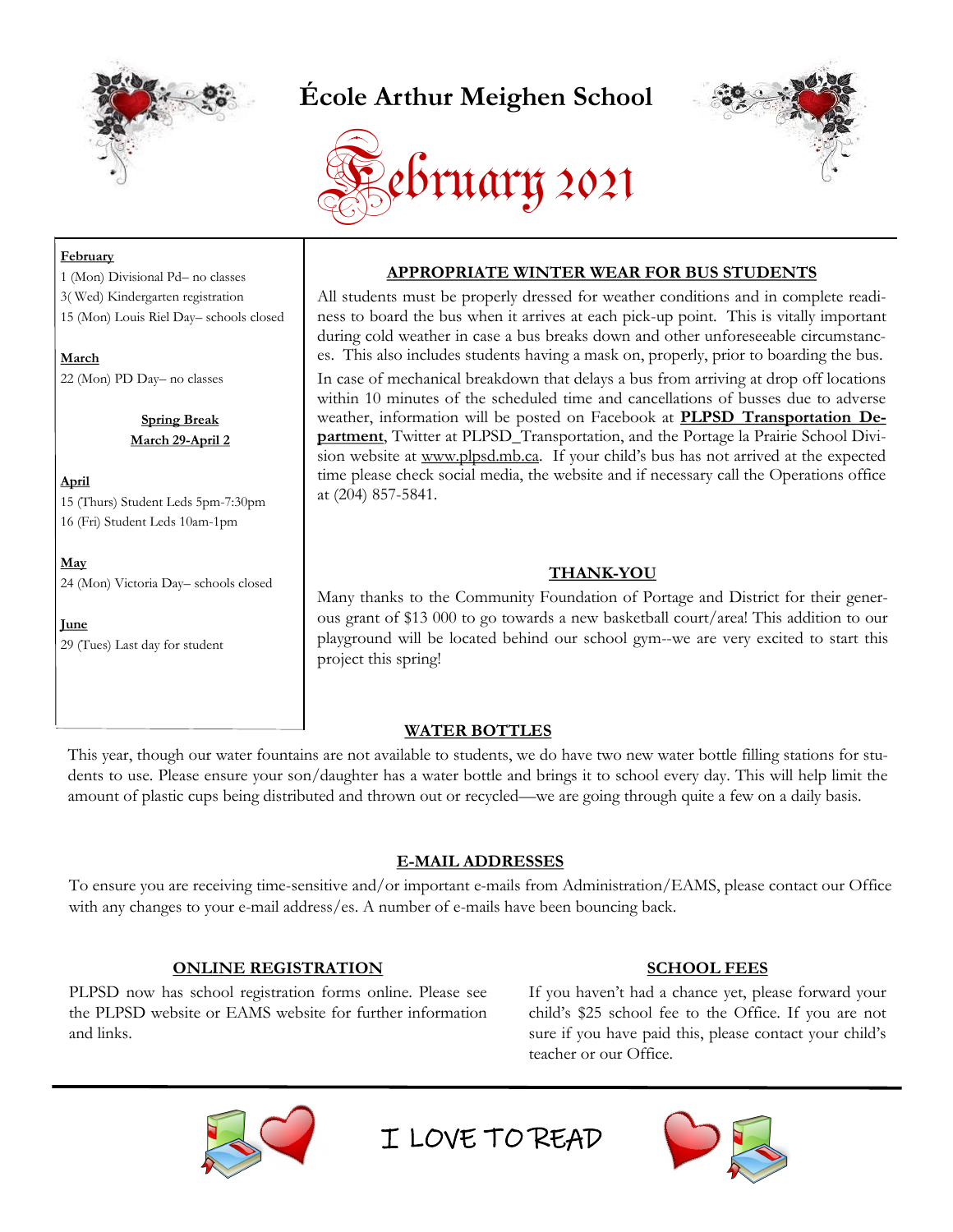### **I LOVE TO READ MONTH**

For the first two weeks of February, EAMS has planned a variety of activities to celebrate I Love to Read Month. Students can participate in creating personal bookmarks, our Reading Bingo Challenge and our reading themed dress up days! EAMS students will also be creating a collaborative story where every class will take a turn writing the same story. The story will then be illustrated and added to our EAMS library! Each day classes will recommend books during our morning announcements. We will wrap up the activities on Friday, February 12<sup>th</sup> with a PJ day and a special Valentine's Day treat.



#### **WORLD READ ALOUD DAY**

For 12 years, World Read Aloud Day has called attention to the importance of sharing stories by challenging participants to grab a book, find an audience, and read-aloud! The global effort is now celebrated in over 173 countries and counting. World Read Aloud Day, created by the non-profit organization **[LitWorld](https://www.litworld.org/worldreadaloudday)** is all about bringing people together through stories. That will be more important than ever this year when the shared experience and connection of reading aloud is so needed in all of our communities. February 3rd is known as World Read Aloud Day and EAMS will be celebrating by inviting guest readers into all of the classrooms to share some of their favourite stories!

#### **STAFFING UPDATE**

EAMS is pleased to welcome Gr.8 EA Miss McKenzie Van Aert (at PCI). We also welcome Cullen Yeates to 7R, who will be replacing 7R teacher, Taylor Ritchot the middle of this month. Best wishes to Mlle Ritchot as she prepares to welcome her baby!

## **CONGRATULATIONS**

Congratulations to Gr.7 teacher Brett Janz and his wife on the birth of their baby boy, Brooks, born Jan.31!

# **PHYS. ED NEWS**

January was a busy month. We held our annual Free-throw competition in our separate classes this year and the top shooters will get a prize from the canteen. Winners will be announced next month.

February continues to be another busy month in Phys. Ed. at EAMS. We will continue to work on our fitness and to play a variety of games indoors and outdoors when the weather cooperates. Improving our Physical Literacy is the goal and this happens by doing different activities and making connections in our learning.

# **Jack Frost Challenge for Kids is a free, week-long winter challenge for ALL Manitoban children and families.**

Register your kid, family, at<https://greenactioncentre.ca/jackfrostchallenge/> ! Spend time doing outdoor activities.

This could include walking, playing, building snow forts, biking, running, skating, cross-country skiing, snow sculptures, snowshoeing, tobogganing, & more!

Where: Your backyard, a park, the river trail, or anywhere you get outside

When: February 7 - 13, 2021

How: All you need to do is **register** and get moving!

EAMS will be taking part in the Winter Walk on February 10<sup>th</sup> as part of the Jack Frost Challenge. Each grade cohort will go for a 30-40 minute walk that day (weather permitting).